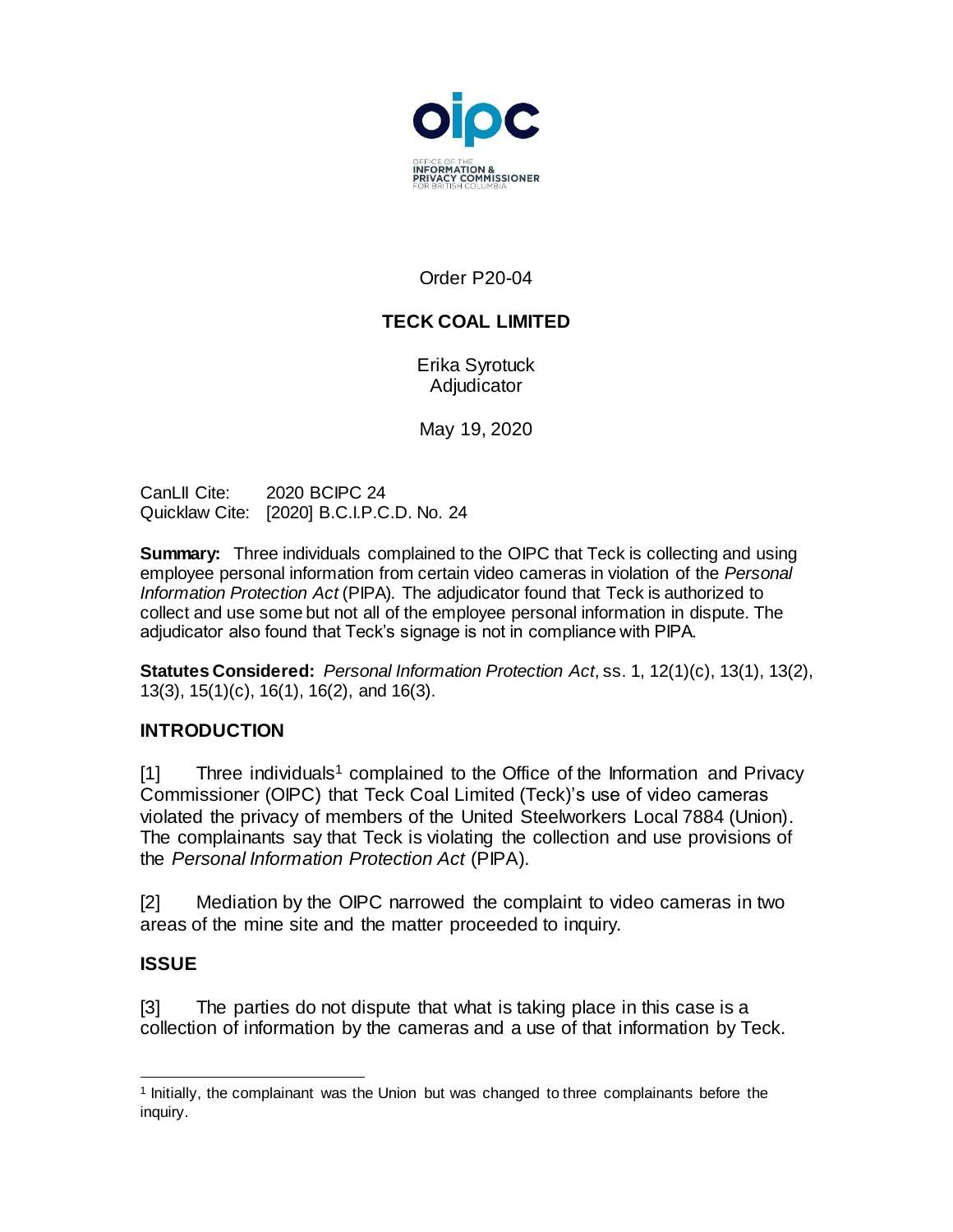The issue to be decided in this inquiry is whether Teck is complying with ss. 13 and 16 of PIPA.<sup>2</sup>

*\_\_\_\_\_\_\_\_\_\_\_\_\_\_\_\_\_\_\_\_\_\_\_\_\_\_\_\_\_\_\_\_\_\_\_\_\_\_\_\_\_\_\_\_\_\_\_\_\_\_\_\_\_\_\_\_\_\_\_\_\_\_\_\_\_\_\_\_\_\_*

#### **DISCUSSION**

#### *Background to video surveillance at Teck-Fording River Operations*

[4] Teck operates a coal mine. This particular mine is its Fording River Operations. The premises include an operational mine site and an office area.

[5] Teck uses video cameras throughout the mine site and in its office area. Teck says that the general purpose of the video cameras in the operational areas is to monitor and oversee production and to detect operational issues as they occur. It says that in the non-operational areas, the primary purpose is safety and security.

[6] In addition, Teck says that video surveillance is critical to its ability to meet its obligations under the *Mines Act* to ensure safety and security of the mine site. It did not provide further details on what the obligations are or how video surveillance helps to meet them.

[7] Teck's submissions indicate that the cameras record continuously. Teck says that it stores the recorded footage on a server for up to 30 days, at which point the footage is erased. Teck says that the only way to keep the information for longer than 30 days is to make a copy of it by downloading it. Only employees in certain roles are able to download the footage.

[8] In addition, Teck supervisors can also view what the cameras are recording in real time.

[9] Teck says that, in 2016, it reviewed and limited who had access to the mine site cameras. It says that only the Mine Manager can approve access. It also provided a list of who has access to each camera. Access is either "full admin", "camera control" or "view only."<sup>3</sup>

[10] Nine video cameras across two different locations at the Teck mine site are at issue in this inquiry. I will now turn to these cameras and their locations at issue.

<sup>&</sup>lt;sup>2</sup> I note that none of the parties have suggested that this is a matter that should be dealt with through a grievance under the Collective Agreement between Teck and the Union, rather than through this inquiry proceeding.

 $3$  See affidavit of Superintendent of Human Resources with Teck Coal Limited  $-$  Fording River Operations, Exhibit A.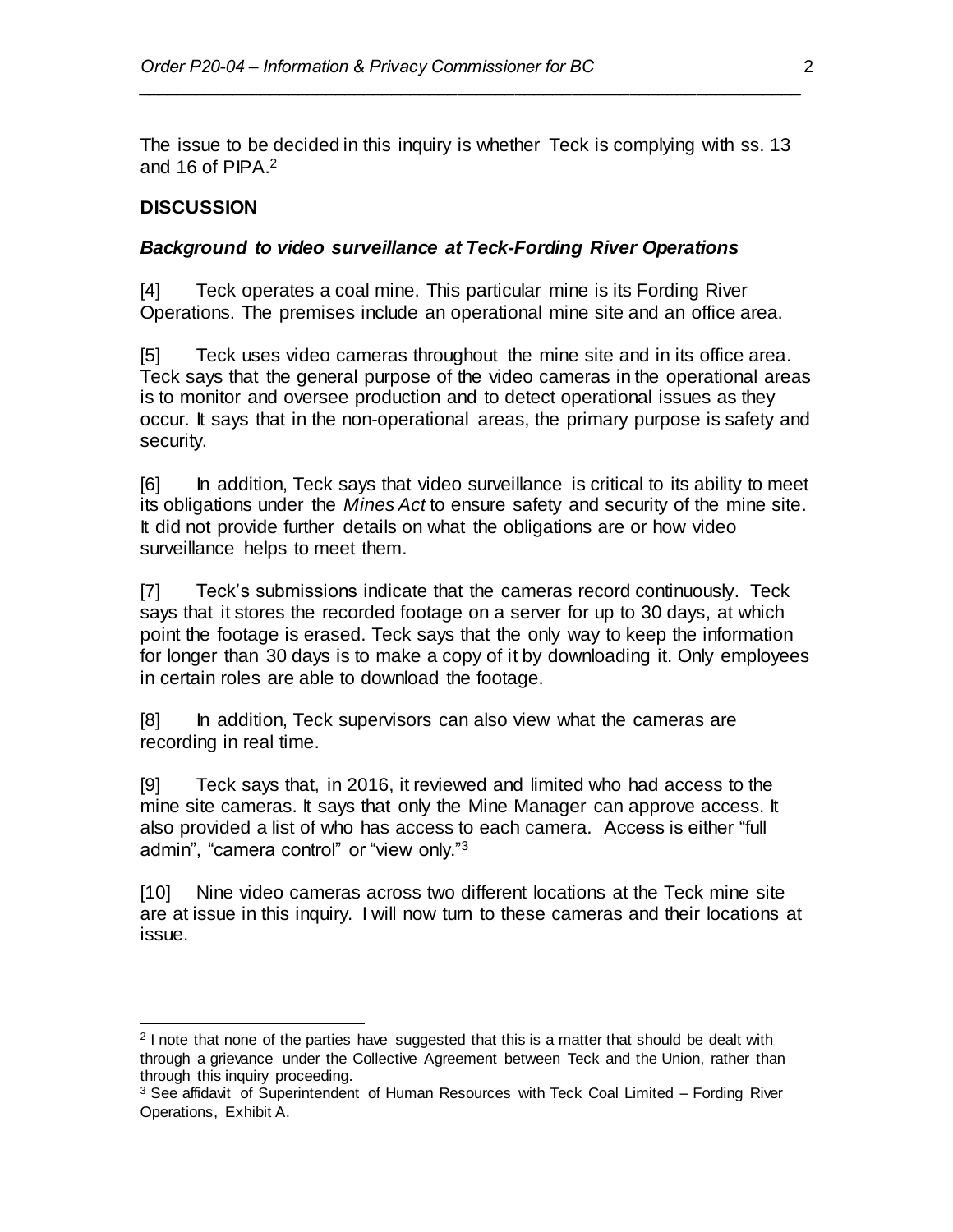#### *Parties' positions on the cameras at issue*

#### *Tool Crib Cameras*

[11] Four of the cameras in dispute are trained on tool cribs and the areas surrounding them. Teck's submissions indicate that it uses the tool crib cameras in several ways.

*\_\_\_\_\_\_\_\_\_\_\_\_\_\_\_\_\_\_\_\_\_\_\_\_\_\_\_\_\_\_\_\_\_\_\_\_\_\_\_\_\_\_\_\_\_\_\_\_\_\_\_\_\_\_\_\_\_\_\_\_\_\_\_\_\_\_\_\_\_\_*

[12] Teck says that one of the purposes of these cameras is to deter employee theft of expensive and/or specialized tools and to investigate theft if it does occur. Teck says that there have been occasional thefts of tools by employees. It says that the recordings from these cameras would only be reviewed and/or downloaded if tools are missing and it needed to investigate.

[13] The other purpose of the tool crib cameras is to monitor operations. Teck says that it views the cameras in real time to check on the status of certain equipment or a particular piece of work and to ensure that work is being performed safely. However, Teck says that these cameras are not monitored on a daily or ongoing basis to monitor production. In addition, Teck says that it occasionally views what the tool crib cameras record in real time in the case of a safety or production event. Further, Teck says that images of a safety or production incident might be downloaded for the purpose of an incident investigation but that has occurred "very infrequently, if ever."<sup>4</sup>

[14] Teck says that when it uses the information on these cameras for the purpose of an incident investigation or to investigate theft, the information would only be shared with management, human resources and the safety department on a "need to know basis". If there were disciplinary consequences for an employee, Teck says the information from the cameras would be shared with the Union.

[15] The complainants say that they are unaware of any theft issues involving the tool cribs or anywhere else in the work place. However, the complainants say that if the cameras were focused solely on the tool cribs, they would not take issue with their placement. In the complainants' view, Teck's submissions confirm that the tool crib cameras are not trained solely on the tool crib, but also capture the immediately surrounding areas. In addition, they say that Teck's evidence shows that those with "full admin" access can move the direction of the cameras.

[16] The complainants say that Teck has not explained what the purpose of being able to move the cameras would be other than to increase the size of the area under surveillance. The complainants are concerned that the true purpose of the cameras is to observe employees, without their consent for purposes

<sup>4</sup> See Teck's initial submissions at page 5.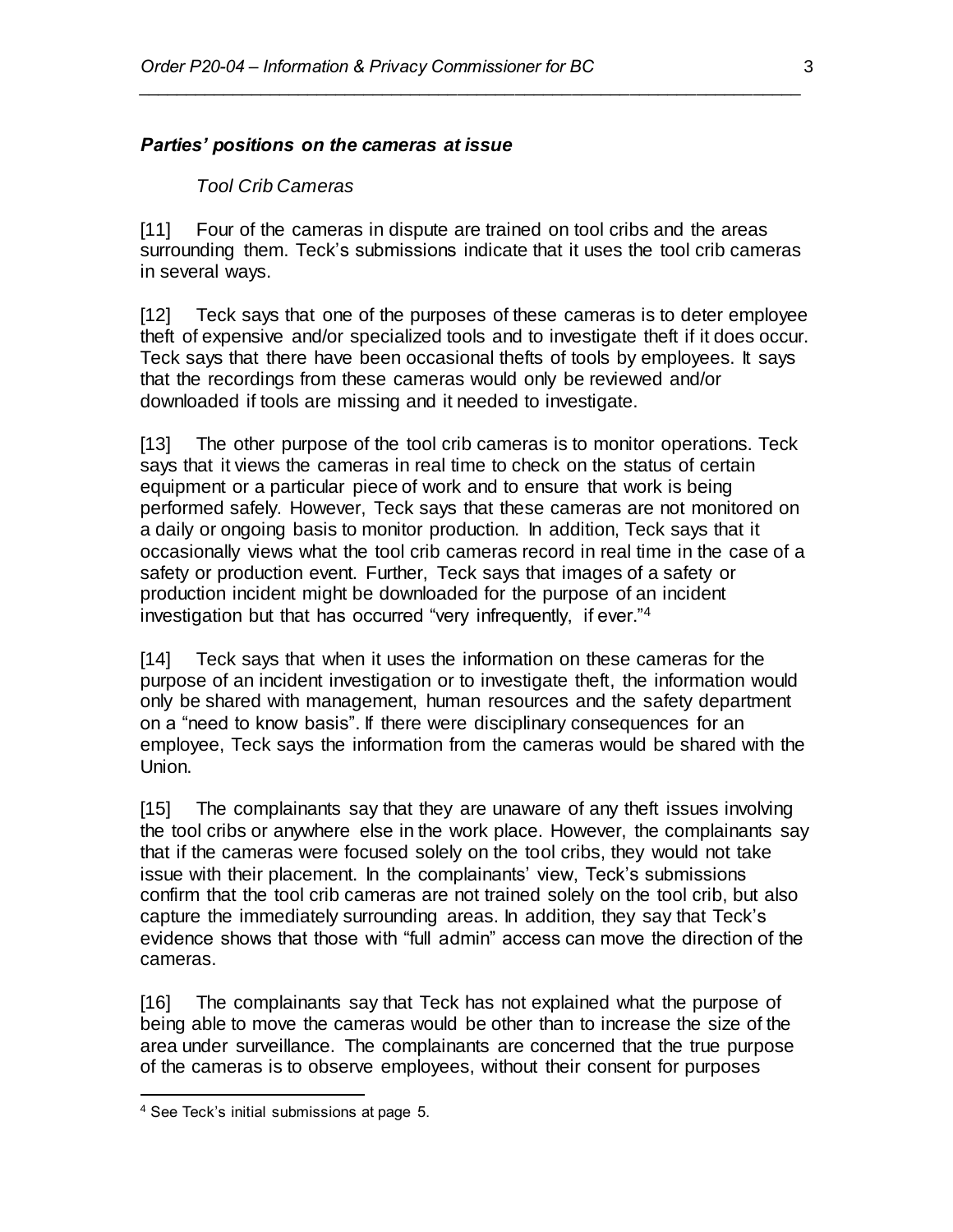unrelated to the security of tools. With regards to safety, the complainants say that the site is no different than any industrial site. They say that the video surveillance is not demonstrably necessary to meet an identified need.

*\_\_\_\_\_\_\_\_\_\_\_\_\_\_\_\_\_\_\_\_\_\_\_\_\_\_\_\_\_\_\_\_\_\_\_\_\_\_\_\_\_\_\_\_\_\_\_\_\_\_\_\_\_\_\_\_\_\_\_\_\_\_\_\_\_\_\_\_\_\_*

[17] The complainants allege that Teck is using the cameras to monitor employee productivity. They say that in 2016, Teck attempted to discipline two employees who were seen "standing around" in surveillance footage. They say that monitoring the conduct and work performance of employees is an affront to their dianity.

[18] In response, Teck says that worker surveillance is not a purpose of the video cameras. However, Teck acknowledged that there have been occasions, including the 2016 incident, when management used the cameras to take a live view of a work area and observed employee misconduct in the workplace. Teck says this is no different than if the manager had observed this directly or through a report from someone else. It says, once it has information about possible employee misconduct that it is obligated to investigate further and to take action.

#### *Office Cameras*

[19] The other five cameras in dispute are in the office areas. Three of these cameras are in hallways outside of the maintenance and administration offices. Teck says that the remaining two cameras are in the boardrooms, have been disabled and are in the process of being removed.

[20] Teck says that the purpose of these cameras is to deter and investigate possible theft or security breaches by employees or visitors to the site. It says that the cameras were installed following instances of employee or visitor theft in these areas, but did not elaborate.

[21] Teck says that the office areas are generally empty or close to empty for several hours each night and for lengthy periods during the day. Teck says that it would only access these recordings if there was a theft or a security breach.

[22] The complainants say that they are not aware of any security breaches, safety incidents, or issues involving theft in these office areas. The complainants provided evidence that footage from a hallway camera was used to discipline an employee who took a candy bar from a candy machine.<sup>5</sup>

[23] The complainants suggest that the cameras are unnecessary for security because Teck has set up key scan protection in many areas of the mine, including in the office areas. The complainants explain that key scan security requires individualized identity cards to be scanned in order to access certain buildings or offices.

<sup>5</sup> Affidavit of the Chief Steward of the Union, at para. 7.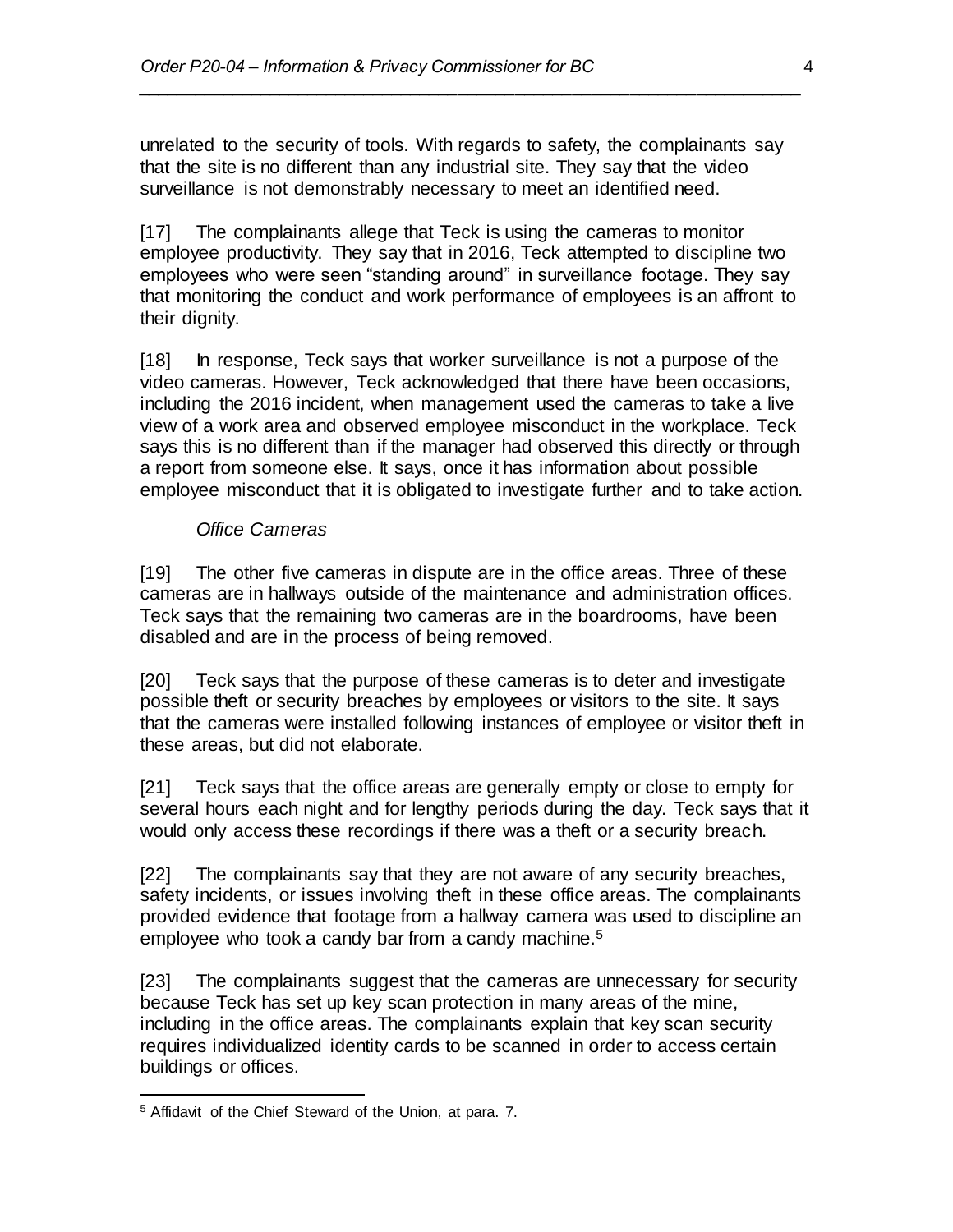[24] I turn now to whether the information is personal information and employee personal information.

#### *Personal Information and Employee Personal Information*

[25] For the reasons that follow, I find that some of the video cameras collect not only personal information but also employee personal information.

*\_\_\_\_\_\_\_\_\_\_\_\_\_\_\_\_\_\_\_\_\_\_\_\_\_\_\_\_\_\_\_\_\_\_\_\_\_\_\_\_\_\_\_\_\_\_\_\_\_\_\_\_\_\_\_\_\_\_\_\_\_\_\_\_\_\_\_\_\_\_*

[26] Section 1 of PIPA defines personal information as:

**"personal information"** means information about an identifiable individual and includes employee personal information but does not include

- (a) contact information, or
- (b) work product information;

[27] In addition, PIPA defines contact information and work product information as:

*"***contact information***"* means information to enable an individual at a place of business to be contacted and includes the name, position name or title, business telephone number, business address, business email or business fax number of the individual;

**"work product information"** means information prepared or collected by an individual or group of individuals as a part of the individual's or group's responsibilities or activities related to the individual's or group's employment or business but does not include personal information about an individual who did not prepare or collect the personal information.

[28] I accept Teck's evidence that the two cameras in the boardrooms are disabled. Therefore, these cameras do not collect personal information and I will not consider them further.

[29] However, there is no question that the remaining cameras at issue in this inquiry collect personal information because they capture and record images of individuals. I am satisfied that this information is about identifiable individuals.

[30] The recordings are clearly not contact information. In addition, the recordings are not work product information because all of the personal information is about an individual who did not prepare or collect the personal information.

[31] I find that the information in dispute is personal information. Some of that personal information is about non-employees (i.e., unauthorized individuals or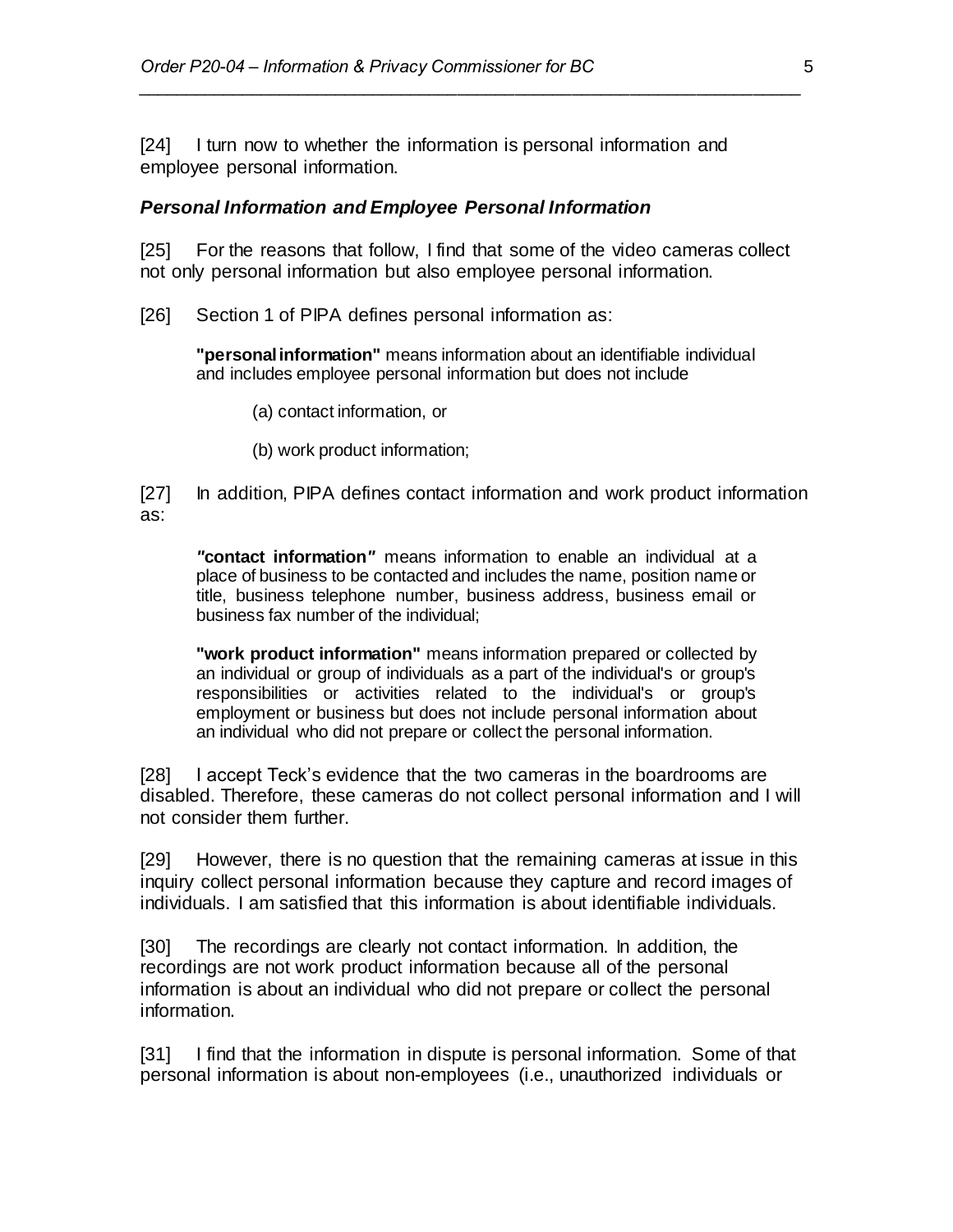visitors to the site). Much of the information, however, is about Teck employees and it qualifies as employee personal information.

*\_\_\_\_\_\_\_\_\_\_\_\_\_\_\_\_\_\_\_\_\_\_\_\_\_\_\_\_\_\_\_\_\_\_\_\_\_\_\_\_\_\_\_\_\_\_\_\_\_\_\_\_\_\_\_\_\_\_\_\_\_\_\_\_\_\_\_\_\_\_*

[32] PIPA defines employee personal information as:

**"employee personal information"** means personal information about an individual that is collected, used or disclosed solely for the purposes reasonably required to establish, manage or terminate an employment relationship between the organization and that individual, but does not include personal information that is not about an individual's employment;

[33] I am satisfied, based on the evidence before me, that Teck is collecting and using personal information solely for the purposes of preventing and investigating employee theft and for monitoring operations. These are purposes reasonably required for Teck to manage its employees and therefore the personal information in question is employee personal information.

[34] In conclusion, Teck is collecting employee personal information from all seven cameras in dispute. However, this is not the end of the matter; Teck can only collect and use employee personal information in a manner authorized under the provisions of ss. 13 and 16 of PIPA.

#### *Sections 13 and 16*

[35] Section 13 of PIPA sets out when an organization may collect employee personal information:

13 (1) Subject to subsection (2), an organization may collect employee personal information without the consent of the individual.

(2) An organization may not collect employee personal information without the consent of the individual unless

(a) [section 12](https://www.canlii.org/en/bc/laws/stat/sbc-2003-c-63/latest/sbc-2003-c-63.html?autocompleteStr=persona&autocompletePos=12#sec12_smooth) allows the collection of the employee personal information without consent, or

(b) the collection is reasonable for the purposes of establishing, managing or terminating an employment relationship between the organization and the individual.

(3) An organization must notify an individual that it will be collecting employee personal information about the individual and the purposes for the collection before the organization collects the employee personal information without the consent of the individual.

(4) Subsection (3) does not apply to employee personal information if [section 12](https://www.canlii.org/en/bc/laws/stat/sbc-2003-c-63/latest/sbc-2003-c-63.html?autocompleteStr=persona&autocompletePos=12#sec12_smooth) allows it to be collected without the consent of the individual.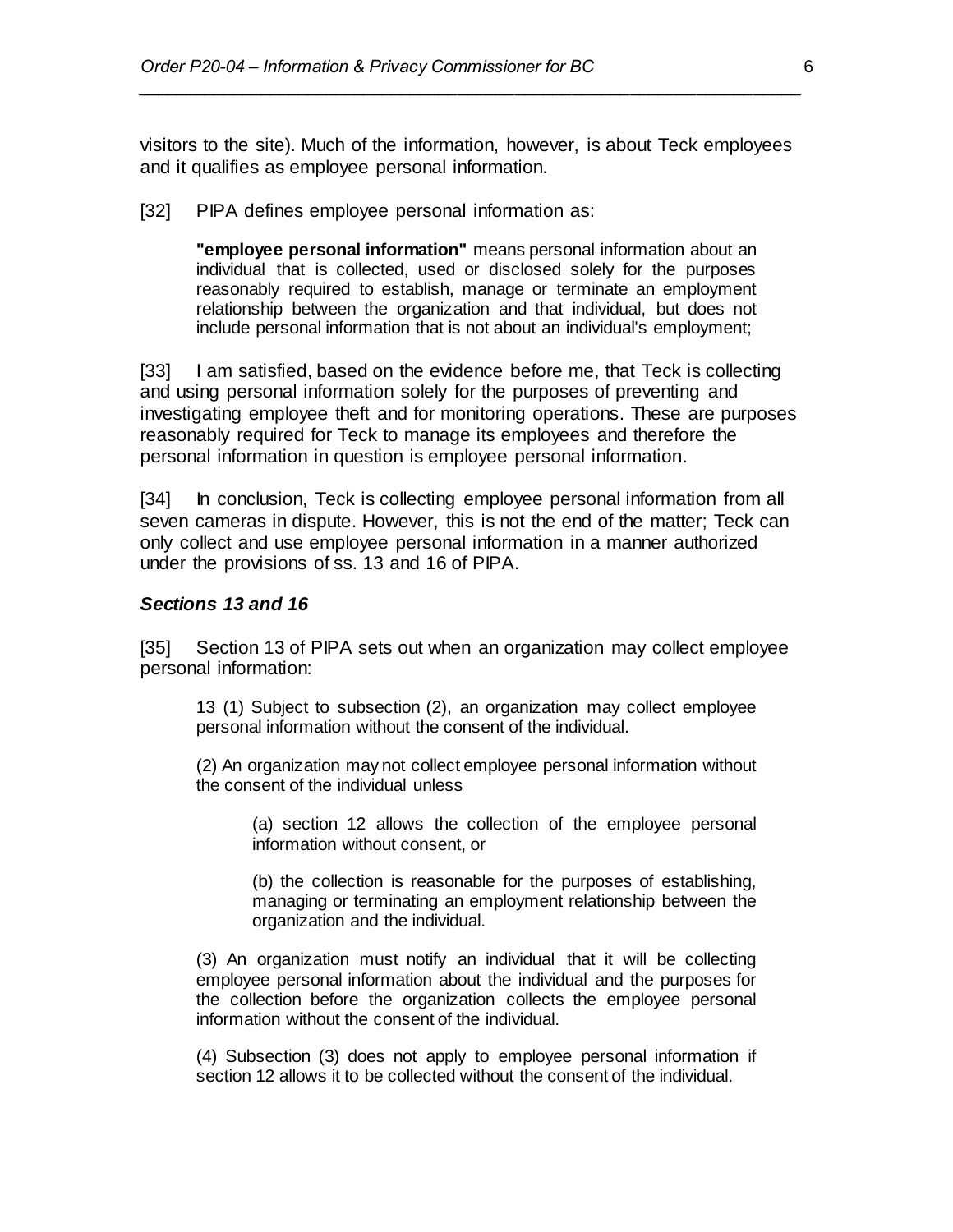[36] Section 16 sets out when an organization may use employee personal information:

*\_\_\_\_\_\_\_\_\_\_\_\_\_\_\_\_\_\_\_\_\_\_\_\_\_\_\_\_\_\_\_\_\_\_\_\_\_\_\_\_\_\_\_\_\_\_\_\_\_\_\_\_\_\_\_\_\_\_\_\_\_\_\_\_\_\_\_\_\_\_*

16 (1) Subject to subsection (2), an organization may use employee personal information without the consent of the individual.

(2) An organization may not use employee personal information without the consent of the individual unless

(a) section 15 allows the use of the employee personal information without consent, or

(b) the use is reasonable for the purposes of establishing, managing or terminating an employment relationship between the organization and the individual.

(3) An organization must notify an individual that it will be using employee personal information about the individual and the purposes for the use before the organization uses the employee personal information without the consent of the individual.

(4) Subsection (3) does not apply to employee personal information if section 15 allows it to be used without the consent of the individual.

[37] Teck has argued that ss. 13(2)(a) and (b) and  $16(2)(a)$  and (b) apply. I will start by addressing ss.  $13(2)(b)$  and  $16(2)(b)$ .

*Sections 13(2)(b) and 16(2)(b)*

[38] Sections 13(2)(b) and 16(2)(b) allow an organization to collect and use employee personal information without consent if the collection is reasonable for the purposes of establishing, managing or terminating an employment relationship.

[39] While the definition of employee personal information involves a finding that the collection, use or disclosure of personal information is for the purposes reasonably required to establish, manage or terminate an employment relationship, ss. 13 and 16 refer to what is "reasonable for the purposes of establishing, managing or terminating an employment relationship between the organization and the individual". This requires a further determination of whether the collection, use or disclosure of employee personal information itself, not the purpose for it, is "reasonable".<sup>6</sup> In other words, just because I have found that Teck is collecting and using employee personal information does not mean that the nature or amount of the information or the manner of the collection or use is reasonable within the meaning of ss. 13, or 16.

<sup>6</sup> Order P12-01, 2012 BCIPC 25 at para. 141. See also Order P13-02, 2013 BCIPC 24 at para. 43.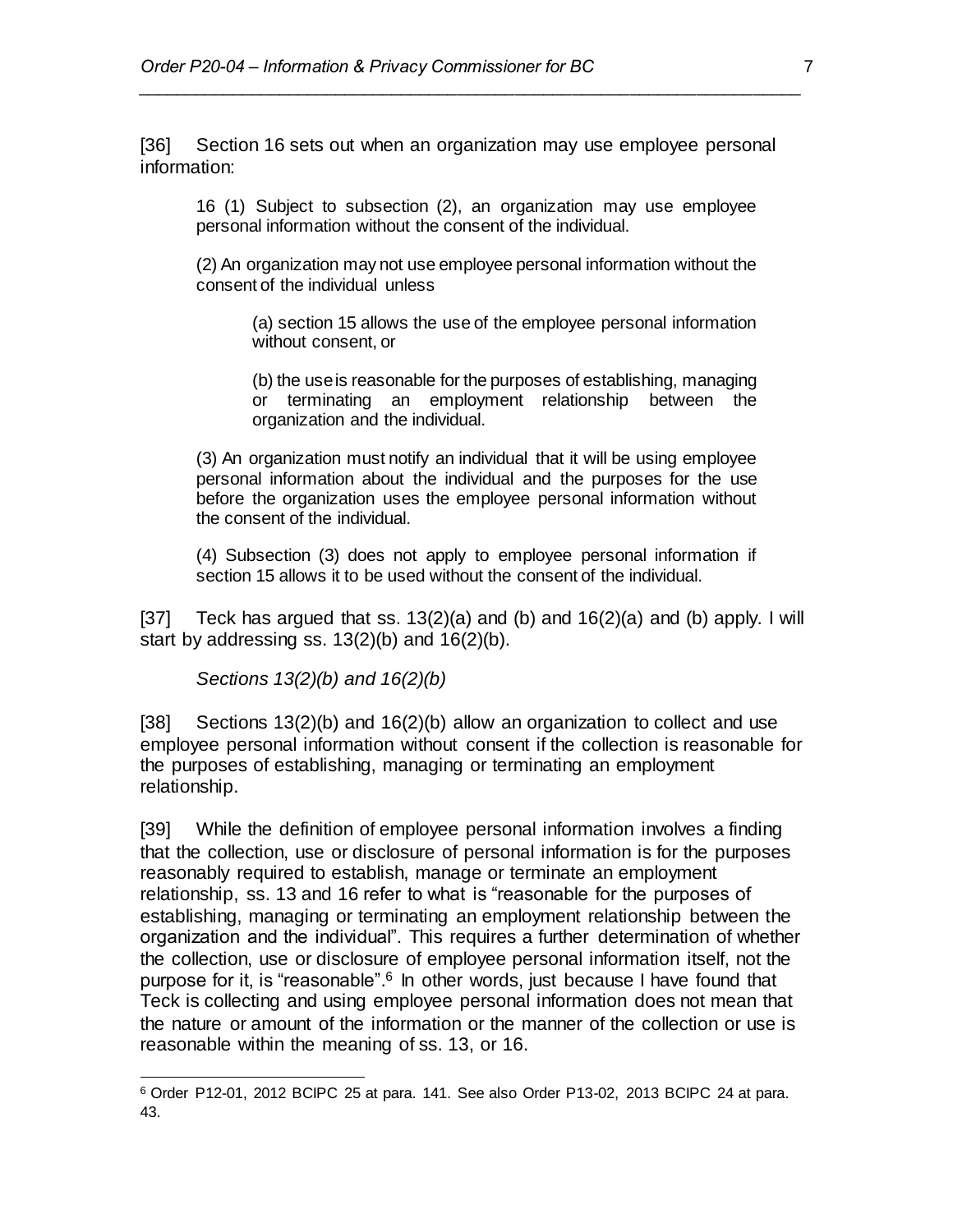[40] In deciding whether the nature, amount or manner of collection or use is reasonable, past orders have considered the following non-exhaustive factors when applying ss.  $13(2)(b)$  and  $16(2)(b)$ :<sup>7</sup>

*\_\_\_\_\_\_\_\_\_\_\_\_\_\_\_\_\_\_\_\_\_\_\_\_\_\_\_\_\_\_\_\_\_\_\_\_\_\_\_\_\_\_\_\_\_\_\_\_\_\_\_\_\_\_\_\_\_\_\_\_\_\_\_\_\_\_\_\_\_\_*

- 1. sensitivity of the employee personal information (*i.e.,* health history or a medical condition is sensitive information, but an employee's name or home address is not);
- 2. amount of personal information (*i.e.,* Is the employer collecting, using or disclosing more information than is necessary to achieve its purpose(s)?);
- 3. likelihood of effectiveness (*i.e.,* Is there a reasonable likelihood that the collection, use or disclosure of personal information will fulfil the employer's objectives?);
- 4. manner of collection and use of the personal information (*i.e.,* Was the employee aware that the information was being collected, or was it covertly collected? In what circumstances and how often does the employer access the information?);
- 5. less privacy-intrusive alternatives (*i.e.,* Has the employer given reasonable consideration to other methods for achieving its objectives? This factor does not necessarily require the employer to implement the least privacy-intrusive alternative, but the employer must consider the balance between its interest and the right of individuals to protect their personal information); and
- 6. other relevant factors given the circumstances.

[41] Using these factors, I will now consider whether it is reasonable for Teck to collect and use employee personal information from the tool crib and office cameras for the purposes of establishing, managing or terminating its employment relationships between it and its employees.

### *Tool Crib Cameras*

[42] As I discussed above, one of the purposes for which Teck collects and uses information from the tool crib cameras is for investigating and deterring theft of expensive and/or specialized tools. The complainants say that if the cameras were focused solely on the tool cribs, they would not take an issue with their placement. Therefore, I have decided that the reasonableness of Teck's collection and use of the tool crib cameras when the cameras are trained only on the tool crib (and not the surrounding areas) for the purpose of deterring and investigating theft is not in dispute.<sup>8</sup>

 <sup>7</sup> See, for example, Order P13-02, 2013 BCIPC 24 at para. 48.

<sup>&</sup>lt;sup>8</sup> Therefore, no order is necessary in this regard.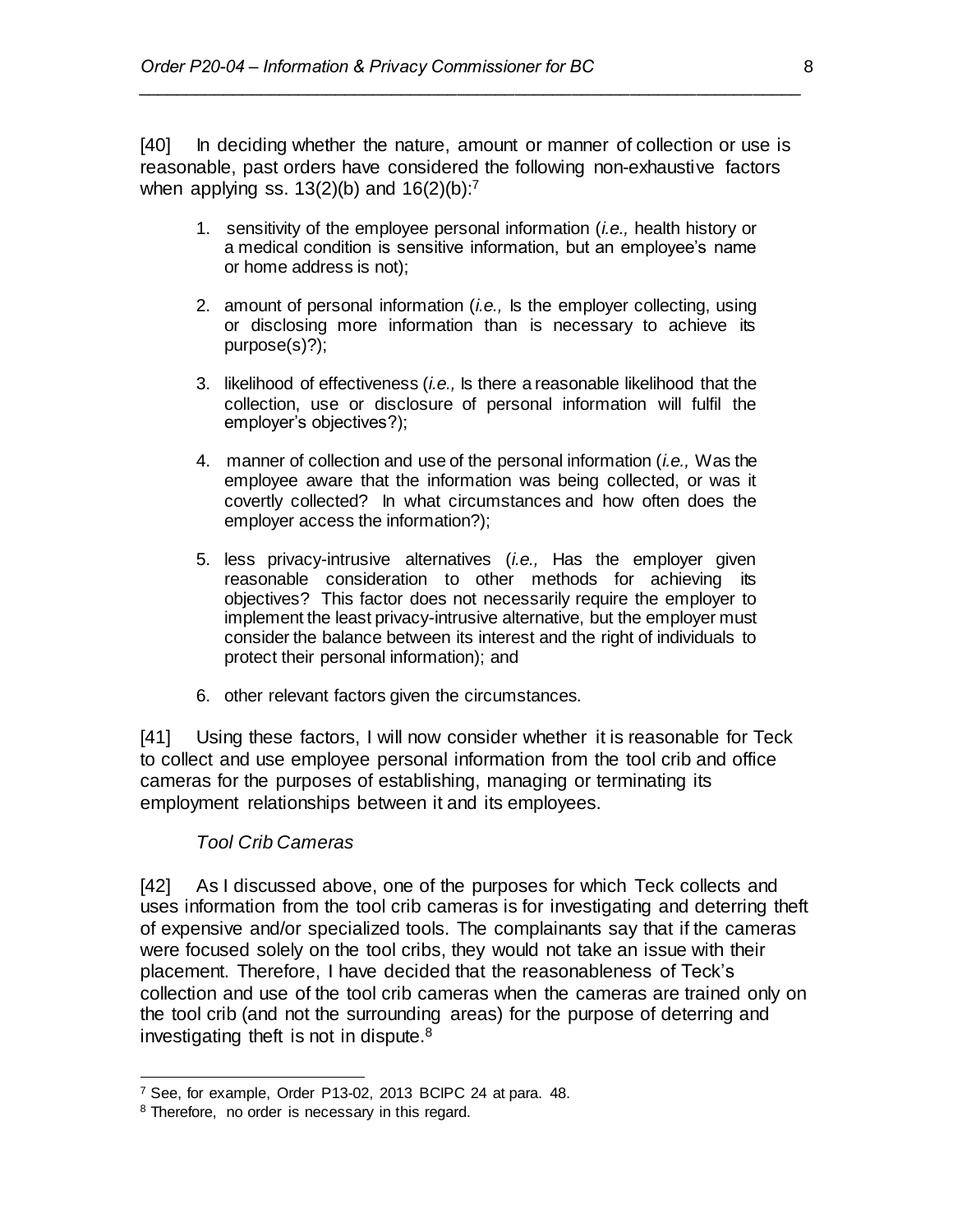[43] However, based on the parties' submissions, I am satisfied that the tool crib cameras collect employee personal information in an active work area beyond the tool crib itself. The remaining issue in dispute is whether ss. 13(2) and 16(2) of PIPA authorizes Teck's wider collection and use of this employee personal information for the purpose of monitoring operations. Using the above factors, I will determine whether Teck's collection and use of its employees' personal information is reasonable for this purpose.

*\_\_\_\_\_\_\_\_\_\_\_\_\_\_\_\_\_\_\_\_\_\_\_\_\_\_\_\_\_\_\_\_\_\_\_\_\_\_\_\_\_\_\_\_\_\_\_\_\_\_\_\_\_\_\_\_\_\_\_\_\_\_\_\_\_\_\_\_\_\_*

Discussion of factors – tool crib cameras

[44] Continuous video recording of employees in the workplace may be allowed where it is reasonable for establishing, managing or terminating an employment relationship. This determination must be based on a careful examination of how and on what basis Teck is attempting to justify the use of the cameras in question in this case.

[45] Teck uses the employee personal information in three ways. First, Teck managers and supervisors watch the camera feed live, for example, to check on the status of production and to ensure that work is being performed safely. Second, on occasion, Teck downloads the footage to review a safety or production incident. Third, Teck sometimes shares this recorded footage with human resources or management, for example, if an employee is facing disciplinary consequences.

[46] Teck says that the cameras are not monitored on a daily or ongoing basis to ensure work is being performed safely. Teck says that it might download footage relevant to a safety or production incident investigation, but this has occurred "very infrequently, if ever."<sup>9</sup> It did not explain its usage beyond this.

[47] With regards to the manner of collection, the complainants argue that the collection is covert because there is insufficient signage.

[48] The organization says that it has informed the Union of the purpose of the collection, use and disclosure of employee personal information through the use of video cameras. Teck also says that the Union has been provided with a full list of cameras, their location and who can access them. As I mentioned above, the organization provided a list of cameras and who can access them for the purposes of this inquiry.

[49] I am satisfied that the cameras are not hidden and that the Union has been informed about the placement of the cameras. I do not think that Teck is collecting the information covertly.

<sup>&</sup>lt;sup>9</sup> See Teck's initial submissions, page 5.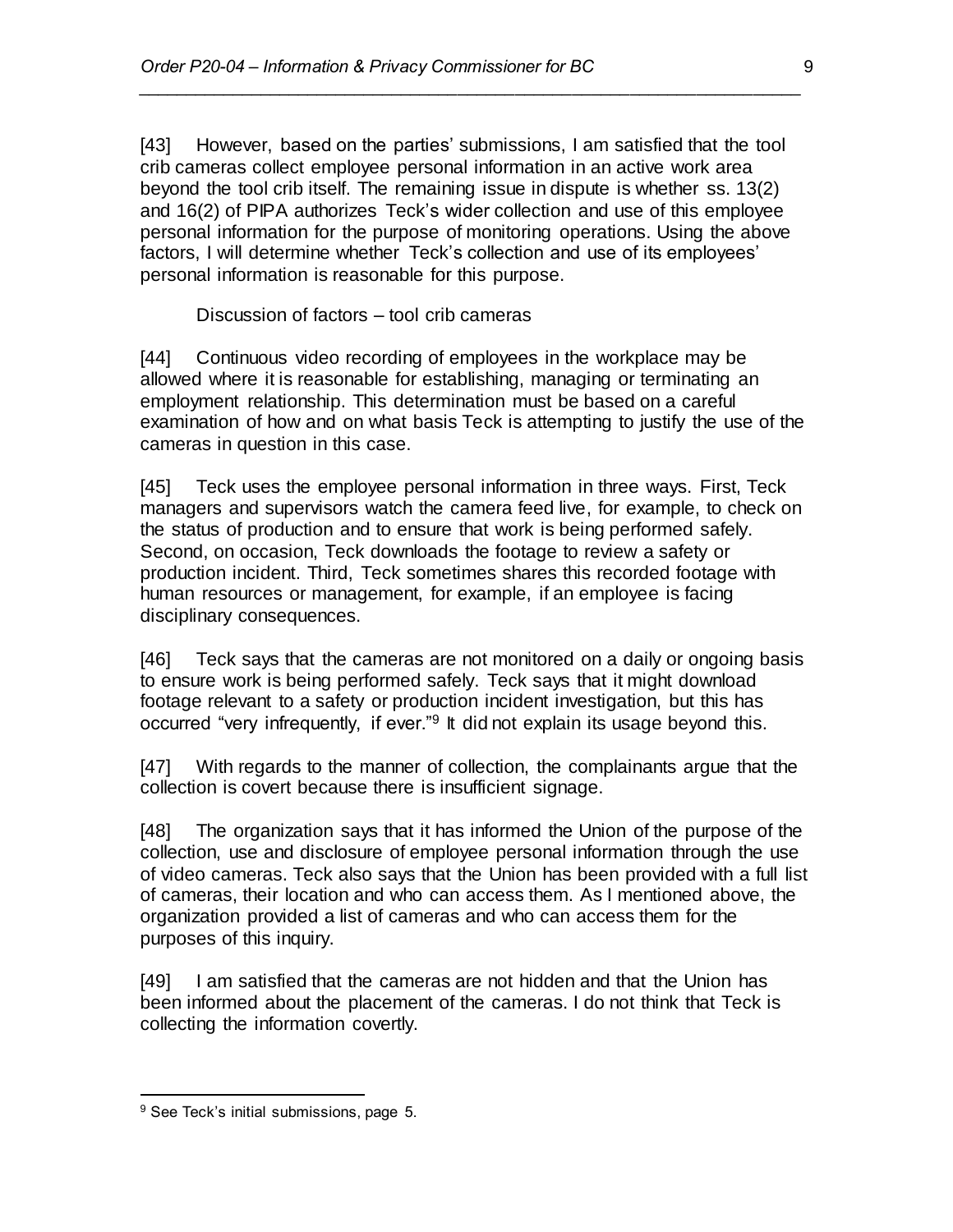[50] Another factor is sensitivity. Video footage captures a person's image. This can allow the viewer to ascertain personal information such as age, race, gender, height, and weight along with other personal information such as mannerisms and gait. Teck has not told me whether or not the cameras concurrently record audio.

*\_\_\_\_\_\_\_\_\_\_\_\_\_\_\_\_\_\_\_\_\_\_\_\_\_\_\_\_\_\_\_\_\_\_\_\_\_\_\_\_\_\_\_\_\_\_\_\_\_\_\_\_\_\_\_\_\_\_\_\_\_\_\_\_\_\_\_\_\_\_*

[51] Based on the parties' submissions, I conclude that Teck is using the video cameras to record employees in an open, active work area, where employees' behaviour is already observable by other employees or supervisors. In this case, the circumstances of the collection are not inherently sensitive.

[52] In terms of effectiveness, Teck says that the footage may be used for an incident investigation involving injury, damage, a near miss or an interruption in production (i.e. an equipment malfunction or breakdown). With regards to safety, the complainants say that video surveillance is not demonstrably necessary to meet an identified need, and that the site is no different than any industrial site.

[53] As I noted above, the deployment of cameras for real time viewing or after the fact use of video footage may be permissible based on the circumstances of the collection and use.

[54] However, Teck did not provide me with details of specific incidents where it has used footage from the tool crib cameras for the purpose of detecting or responding to safety or production issues. The only specific evidence I have before me is that, in 2016, Teck used footage from the tool crib cameras to discipline employees for standing around. Teck's evidence indicates that the "standing around" was discovered when a manager used the camera to take a live view of a work area. Teck does not explain what prompted a manager to look through the camera at this particular time; there is no evidence that it was due to a safety or production issue.

[55] In addition, Teck's evidence that it has infrequently, if ever, used the video footage from the tool crib cameras for the purpose of reviewing an incident leads me to conclude that the cameras are not especially useful for an incident investigation, despite the fact that the cameras run continuously.

[56] Another factor is the availability of alternatives to video surveillance. With regards to monitoring production, the organization says that the work area is very large and that it would be highly problematic from an efficiency perspective if the organization did not have the ability to take a live view through the cameras. I understand Teck to be saying that it has considered in person monitoring and finds it to be impractical. In my view, this factor does not favour either party. In particular, I note that neither Teck nor the complainants described any other methods for detecting or responding to a safety or production incident.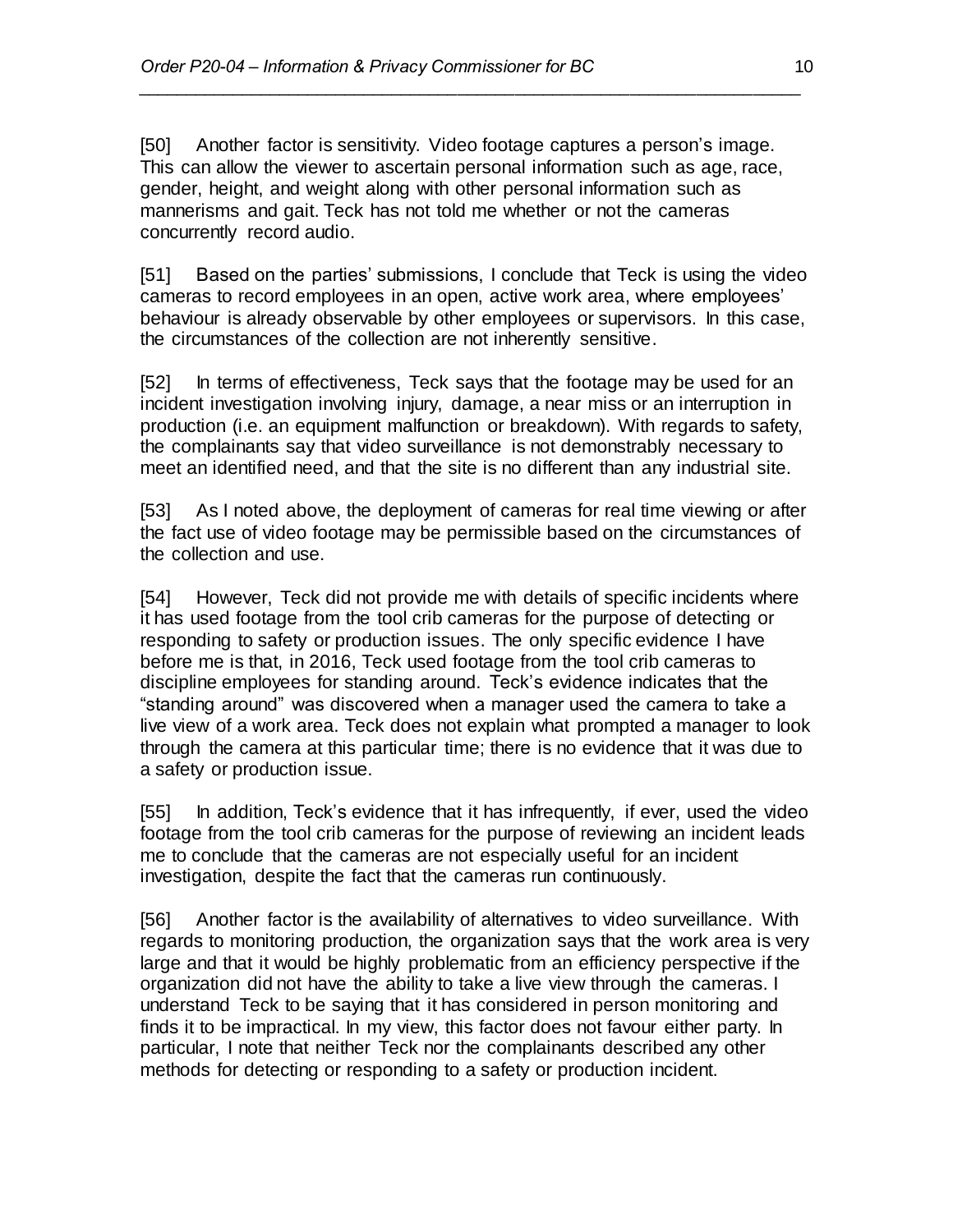[57] In addition to the above factors, the complainants say that monitoring the conduct and work performance of employees is an affront to their dignity.

*\_\_\_\_\_\_\_\_\_\_\_\_\_\_\_\_\_\_\_\_\_\_\_\_\_\_\_\_\_\_\_\_\_\_\_\_\_\_\_\_\_\_\_\_\_\_\_\_\_\_\_\_\_\_\_\_\_\_\_\_\_\_\_\_\_\_\_\_\_\_*

[58] The placement of the cameras is important when thinking about how surveillance impacts an employee's dignity. In *Puretex*, <sup>10</sup> the Arbitrator said that cameras in the production area were objectionable because the employees experience a sense of constant surveillance since they cannot keep track of the camera's movements and cannot know minute from minute whether or not they are in the camera's eye. It is reasonable to conclude in the circumstances before me that Teck's employees experience such a sense of constant surveillance because the tool crib cameras run continuously and may be moved and/or used at the organization's prerogative. I conclude that the way that Teck is constantly recording its employees through the tool crib cameras does cause offense to its employees' dignity.

Summary and finding – tool crib cameras

[59] As I noted above, it may be permissible for an organization to collect and use personal information through video cameras for real time viewing or for after the fact review depending on the particular circumstances at play. Weighing all the factors above, I am not satisfied that it is reasonable for Teck to collect and use its employee's personal information from the tool crib cameras for the purpose of establishing, managing, or terminating the employee relationship.<sup>11</sup>

[60] In the absence of specific information about the effectiveness of wider use of the tool crib cameras for operational purposes, I do not find that the collection and use of employee personal information is justified in light of the intrusion on the employees' privacy. While it seems to me that Teck uses very little of the information it collects, the tool crib cameras run continuously and may be moved at any time without the employees knowing. This means that the employees are under a sense of constant surveillance.

[61] In summary, based on the evidence before me, I find that Teck has not established that the collection and use of employee personal information from the wider focus of the tool crib cameras for the purpose of monitoring operations is reasonable for establishing, managing or terminating employment relationships between Teck and its employees. Therefore, Teck is not collecting or using this employee personal information in accordance with s. 13(2)(b) and s. 16(2)(b) of PIPA.

 <sup>10</sup> See *Eastmond v Canadian Pacific Railway*, 2004 FC 852, at para. 142 citing *Re Puretex Knitting Co. Ltd. and Canadian Textile and Chemical Union* (1979), 23 L.A.C. (2d) 14.

<sup>11</sup> Except for the collection and use of employee personal information through video cameras trained solely on the tool crib for the purpose of deterring and investigating theft, as explained above.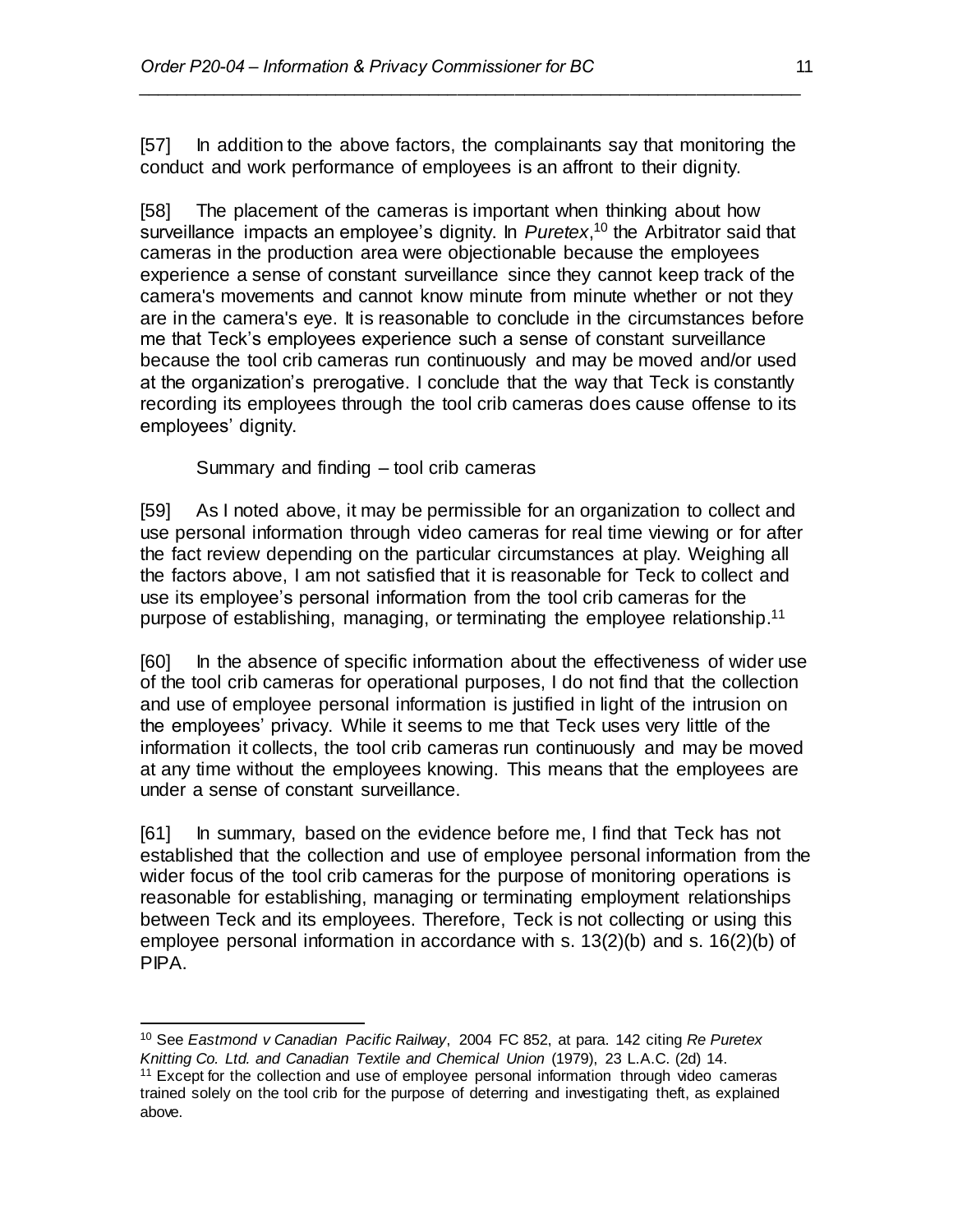[62] I turn now to the office cameras.

### *Office Cameras*

[63] The three cameras at issue are in the hallways outside of the maintenance office areas. I understand them to be running continuously. Like the tool crib cameras, there is nothing in the evidence that indicates that the employee personal information Teck is collecting and using from these cameras is inherently sensitive.

*\_\_\_\_\_\_\_\_\_\_\_\_\_\_\_\_\_\_\_\_\_\_\_\_\_\_\_\_\_\_\_\_\_\_\_\_\_\_\_\_\_\_\_\_\_\_\_\_\_\_\_\_\_\_\_\_\_\_\_\_\_\_\_\_\_\_\_\_\_\_*

[64] Like the tool crib cameras, Teck is collecting employee personal information continuously but says that the information on these cameras is not regularly monitored. It says that it only downloads images in the case of a theft or a security breach for the purposes of investigating such an incident.

[65] With regards to the availability of alternatives for monitoring movement around the site, the complainants say that the organization has set up key scan protection in many areas of the mine, including the offices where there are video cameras. The complainants explain that in order to access important buildings or offices, a person must scan an individualized identity card. The complainants say that the organization has not provided any evidence that it has considered less privacy invasive methods or about whether initiatives already in place are adequate.

[66] Teck does not agree with the complainant's submissions that key card access records are sufficient. Teck says that one of the reasons it uses video cameras is because the offices are empty or close to empty for several hours each night and that there could be lengthy periods during the day that the hallways are not occupied. Teck says that the cameras are there to ensure that if these areas are improperly accessed, there would be a potential record of this. It says there is no other way to have such a record.

[67] I understand that key scan security is effective only for those who have a key card: it cannot detect those who access an area without a key card.<sup>12</sup> However, Teck has not said whether there have actually been incidents where video surveillance was necessary to investigate unauthorized access, especially given that there are at least some times of the day when employees are present.

[68] Teck also says the office cameras may be used in the case of theft. Teck says that the cameras were installed following instances of theft, but did not provide examples of specific incidents of theft that required footage from the office cameras in order to investigate. The complainants furnished the only evidence of a specific incident where Teck used footage from an office camera, which was when an employee took a candy bar from a candy machine.

<sup>&</sup>lt;sup>12</sup> For example, those who enter by way of force.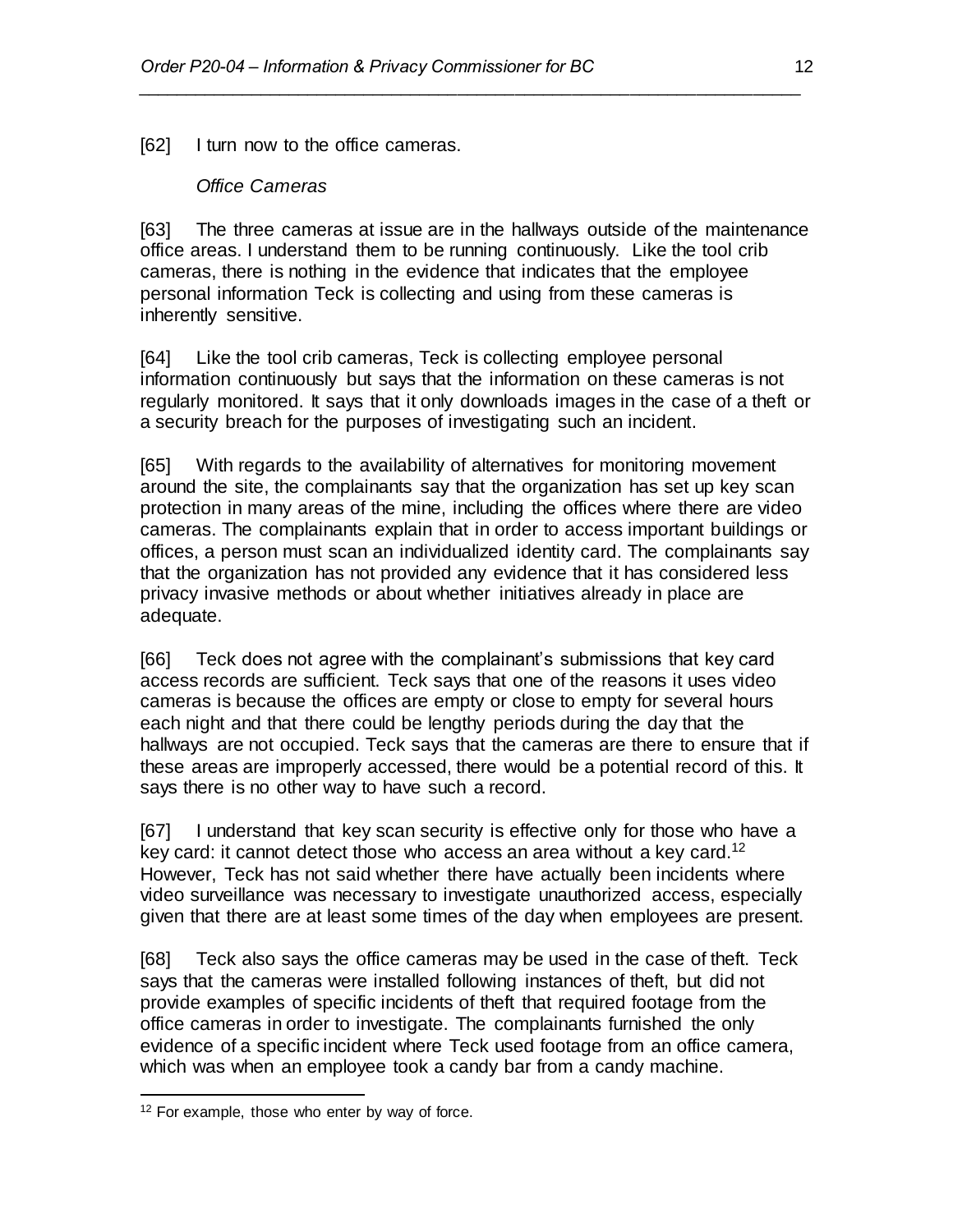[69] Like the tool crib cameras, there is no evidence that the collection is covert, rather I am satisfied that the cameras are visible.

*\_\_\_\_\_\_\_\_\_\_\_\_\_\_\_\_\_\_\_\_\_\_\_\_\_\_\_\_\_\_\_\_\_\_\_\_\_\_\_\_\_\_\_\_\_\_\_\_\_\_\_\_\_\_\_\_\_\_\_\_\_\_\_\_\_\_\_\_\_\_*

Summary and finding – office cameras

[70] Teck has satisfied me that it is reasonable for Teck to operate the office cameras when there is no employee present to monitor the office areas. For instance, it would be reasonable for Teck to turn on the cameras when employees leave for the night, and turn them off the next morning when employees start work.

[71] However, I am not satisfied that it is reasonable to collect employee personal information from the video cameras in the hallways during working hours for the purposes of theft and security. In my view, Teck's failure to demonstrate the effectiveness, combined with the intrusion on its employees' privacy lead me to conclude the collection of its employee's personal information is not reasonable for the purpose of managing the employment relationship.

[72] The only evidence of actual theft is from the complainants, who say that Teck used footage from the hallway cameras to discipline an employee for stealing a candy bar. In my view, a lone theft of a candy bar is not sufficient to justify continuous surveillance. Similarly, Teck has not provided evidence of actual unauthorized entry. In addition, it appears to me that employees are present at many points throughout the day to monitor for the presence of unauthorized persons.

[73] In my view, given the intrusion on its employees' privacy, Teck's collection and use of employee personal information via the office cameras during work hours is not reasonable for the purposes of establishing, managing or terminating an employment relationship between the Teck and its employees.

[74] I will now turn to whether ss.  $13(2)(a)$  and  $16(2)(a)$  authorize Teck to collect and use its employees' personal information without consent.

*Sections 13(2)(a) and s. 16(2)(a)*

[75] Teck also says that s.13(2)(a) and 16(2)(a) apply to the collection and use of the employee personal information.<sup>13</sup>

[76] 13(2)(a) allows organizations to collect employee personal information without consent if s. 12(1) authorizes the collection. Teck says that it is authorized by 12(1)(c) and therefore under 13(2)(a) to collect its employees'

 <sup>13</sup> Teck also said that s. 19(2)(a) applies but it is not evident to me whether it is disclosing employee information outside the organization. If there were a disclosure, my analysis and findings would apply equally to disclosure.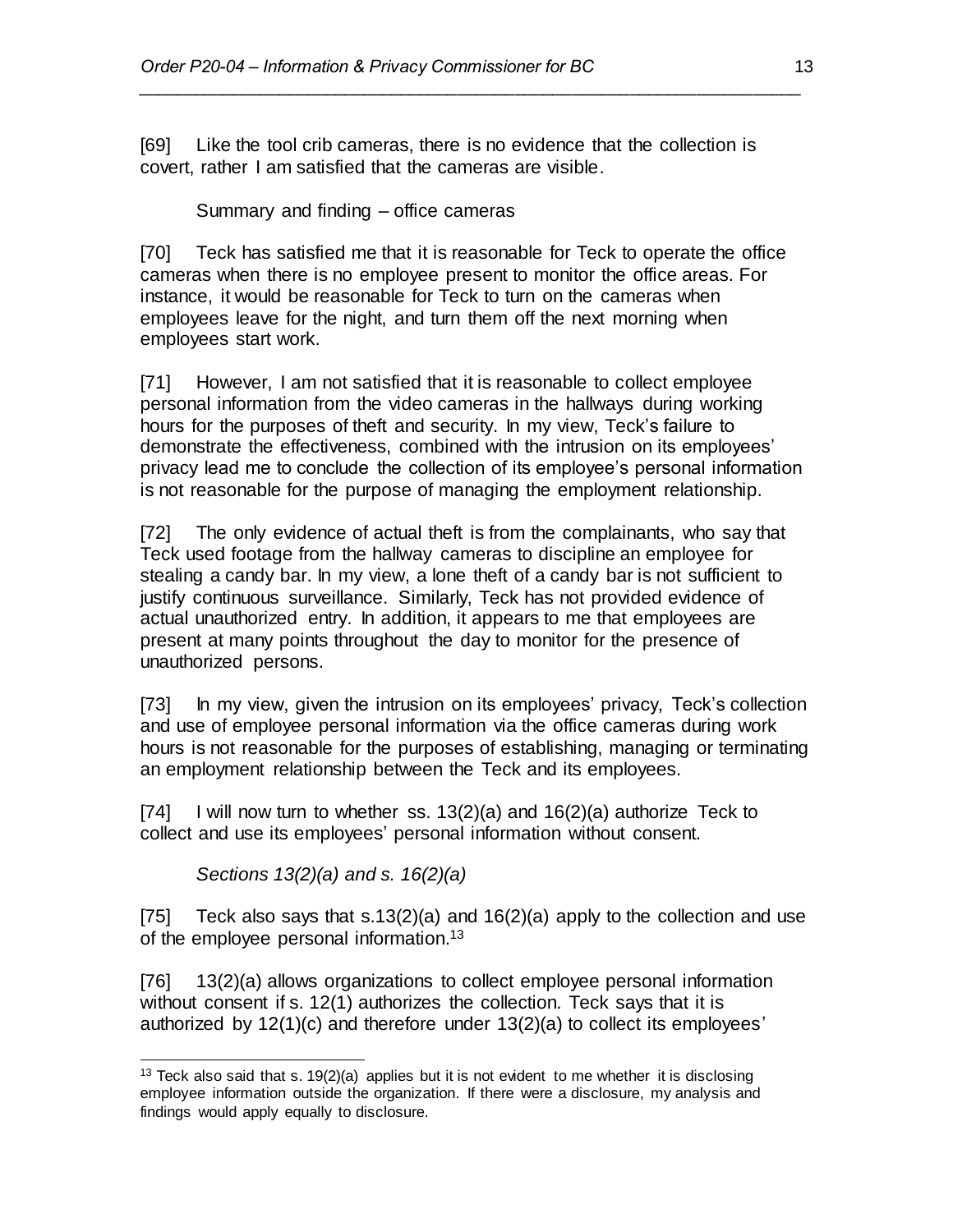personal information without consent to investigate employee theft or other forms of employee misconduct.

*\_\_\_\_\_\_\_\_\_\_\_\_\_\_\_\_\_\_\_\_\_\_\_\_\_\_\_\_\_\_\_\_\_\_\_\_\_\_\_\_\_\_\_\_\_\_\_\_\_\_\_\_\_\_\_\_\_\_\_\_\_\_\_\_\_\_\_\_\_\_*

[77] Section 12(1)(c) says:

**12** (1) An organization may collect personal information about an individual without consent or from a source other than the individual, if

(c) it is reasonable to expect that the collection with the consent of the individual would compromise the availability or the accuracy of the personal information and the collection is reasonable for an investigation or a proceeding,

[78] Sections 16(2)(a) and 15(1)(c) mirror these provisions but relate to use rather than disclosure.

[79] Above, I found that collection and use of employee personal information for the purposes of investigating employee theft of tools was not in dispute in this inquiry. Teck has not provided enough information about what it means by "other employee misconduct" and how collection of employee personal information would be reasonable for an investigation or proceeding. "Investigation" and "proceeding" are both defined in s. 1 of PIPA and it is not evident to me that the information in dispute is relevant to an investigation or a proceeding in the present circumstances.

[80] As a result, I am not satisfied that s.  $12(1)(c)$  or  $15(1)(c)$  allow Teck to collect or use information without consent. Therefore, I am not satisfied that s. 13(2)(a) or 16(2)(a) authorize Teck's collection or use of employee personal information.

*Section 13(3) and 16(3) – notice requirements*

[81] Sections 13(3) and 16(3) require notice to be given as a precondition to collecting or using employee personal information without consent.<sup>14</sup> Past orders have found that notice for the purposes of these sections means meaningful notice about the type of personal information the organization uses and collects and the purposes for that use and collection. 15

[82] Teck says that there is ample notification of the use of video cameras on the Teck Coal Fording River Operations mine site. It says that there is signage in all areas of the operation advising of the presence of video cameras. Specifically, it says that signage begins as one approaches the Fording River site and there is signage at the Gatehouse.

<sup>14</sup> Order P13-01, 2013 BCIPC 23, at para. 29.

<sup>15</sup> Order P13-01, 2013 BCIPC 23, at para. 80; Order P13-02, 2013 BCIPC 24 at para. 76.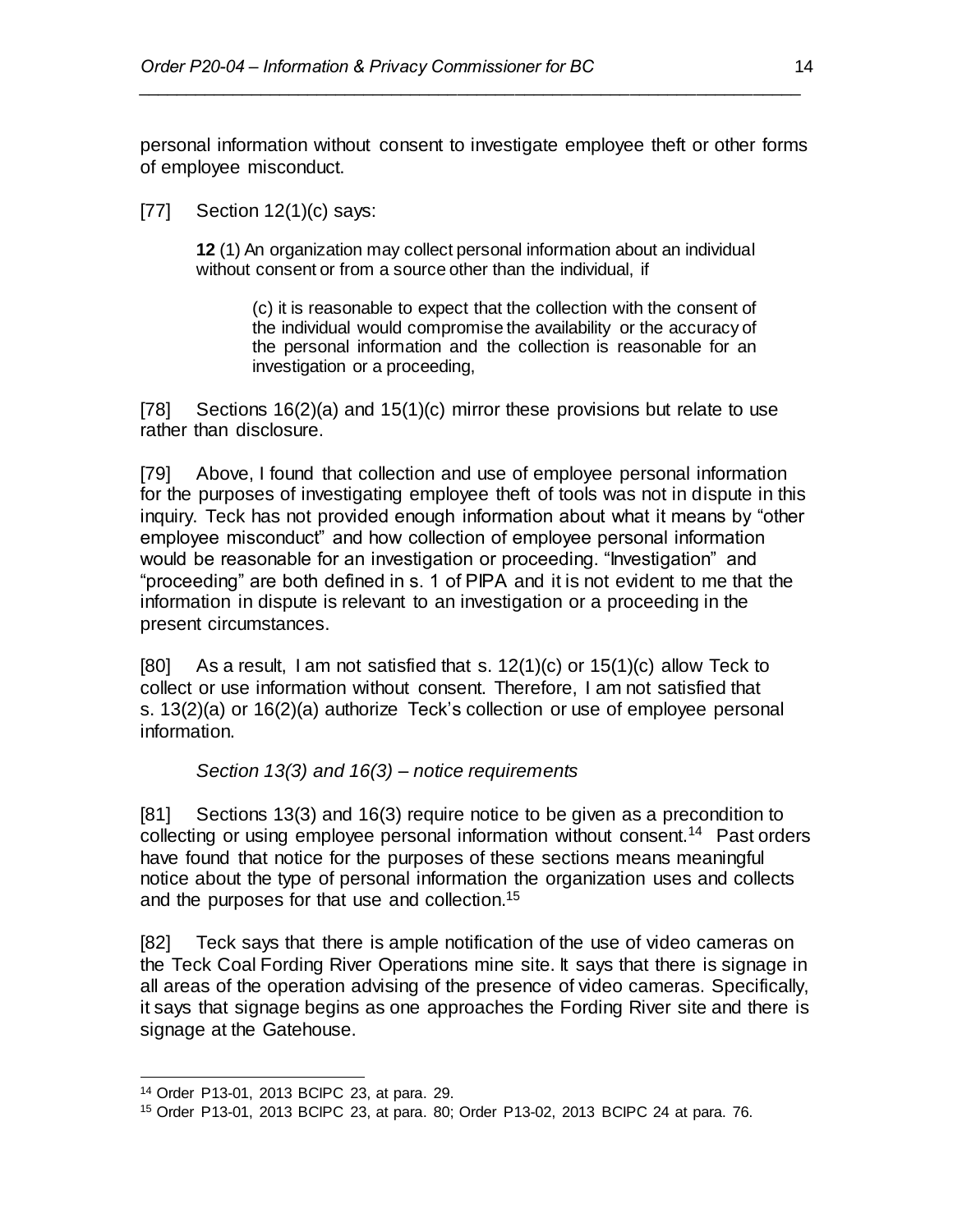[83] Teck also says the Union has been advised on the employee's behalf of the purpose of the use, collection and disclosure of the employee personal information.

*\_\_\_\_\_\_\_\_\_\_\_\_\_\_\_\_\_\_\_\_\_\_\_\_\_\_\_\_\_\_\_\_\_\_\_\_\_\_\_\_\_\_\_\_\_\_\_\_\_\_\_\_\_\_\_\_\_\_\_\_\_\_\_\_\_\_\_\_\_\_*

[84] The complainants say that Teck has breached s. 13(3) of PIPA because it did not notify employees that it has collected information through video cameras nor did it explain the purposes of collection before it collected the information without the consent of its employees.<sup>16</sup>

[85] The complainants dispute the organization's claim that there is ample signage. They say that Teck has not provided particulars of the notification. The complainants say that signage is only present at the Gatehouse.

[86] I note that neither party has provided me with a map or diagram of the site, photographs of the signs or evidence about the wording of the signs.

[87] I understand from the submissions and evidence before me that there is signage advising of the use of video cameras at the entrance to the mine site but not at the specific buildings where the video cameras at issue are located.

[88] In the circumstances of this case, I am not persuaded that the current signage is adequate to meet Teck's obligations under ss. 13(3) and 16(3) of PIPA. Specifically, signage "advising of the presence of video cameras" does not indicate to me that the signage meaningfully communicates the purposes for which Teck is collecting and using the employee personal information from the cameras in dispute. Teck has not met its obligations under ss. 13(3) and 16(3).

[89] In Order P13-02, the adjudicator found that the appropriate remedy for failing to comply with ss. 13(3) and 16(3) is to order the organization to do so.<sup>17</sup> I have decided that Teck must provide notice that it is collecting and using employee personal information and the purposes for that collection and use.

## **CONCLUSION**

[90] I make the following orders under s. 52(3) of PIPA:

- 1. Teck must stop collecting and using its employees' personal information from the tool crib cameras for the purposes of monitoring operations.
- 2. Teck must stop collecting and using its employees' personal information through the office cameras during working hours.

 <sup>16</sup> Complainants' submissions, para. 30.

<sup>17</sup> Order P13-02, 2013 BCIPC 24 at para. 85.